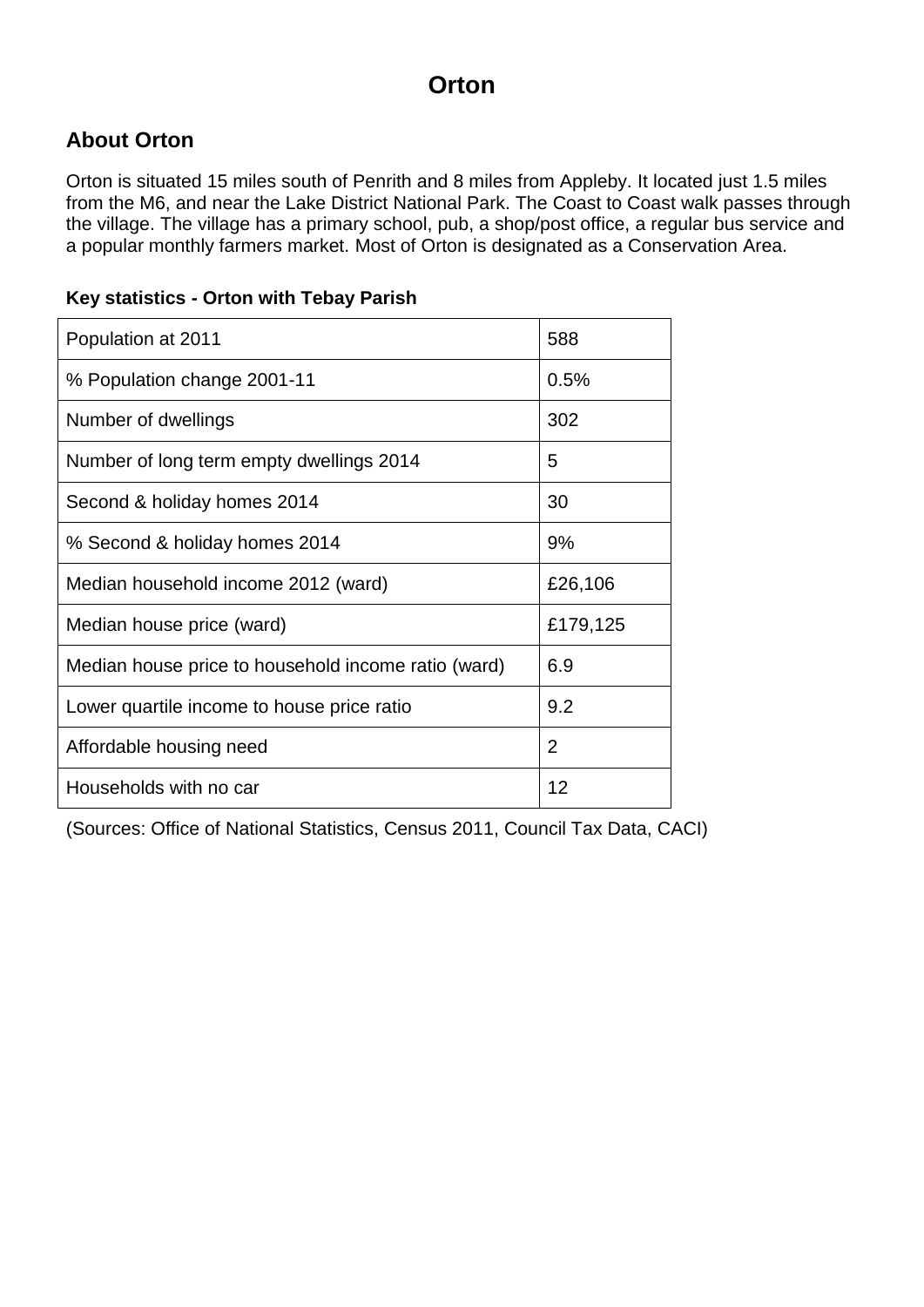## **Map showing sites in Orton**



### **Site Assessments**

#### **LOR1 - Silver Yard, Orton**

Site included in the Alternative Sites document. It has not been taken forward for assessment as much of the site lies within flood zone 3a. Whilst this does not necessarily preclude it from development a sequential test must be applied to see if other sites can be used in preference. As many alternative sites are available in the district this site cannot be allocated.

#### **LOR2 - Land adjacent Chestnut Close, Orton**

The development of 4 residential units on site has been approved and has commenced, therefore the site will be discounted from the housing allocation process.

#### **LOR3 - Land adjacent Birch Tree Cottage, Orton**

Site was included in the Alternative Sites consultation document but has not been taken forward for assessment as it falls below the site size threshold for allocation.

#### **LOR4 - Land adjacent Frankland Park, Orton**

Site was suggested for development but has not been taken forward for assessment as the much of the site lies within flood zone 3a. Whilst this does not necessarily preclude it from development a sequential test must be applied to see if other sites can be used in preference. As many alternative sites are available in the district this site cannot be allocated.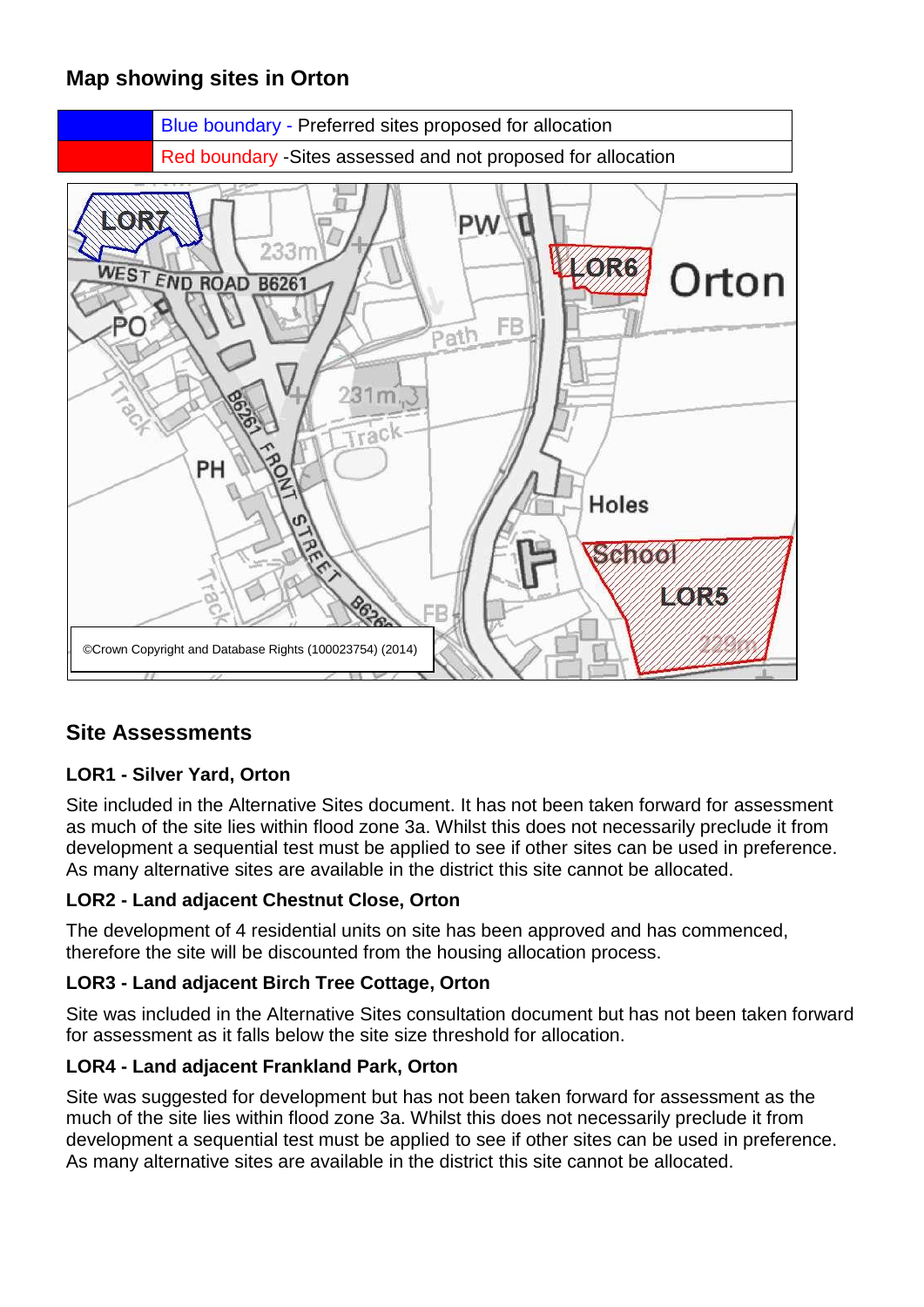# **LOR5 - Land adjacent Ashfield Court, Orton**



| <b>LOR5 - Land adjacent Ashfield Court, Orton</b> |                                                                                                                                                                                                                                                                                                                                        |  |
|---------------------------------------------------|----------------------------------------------------------------------------------------------------------------------------------------------------------------------------------------------------------------------------------------------------------------------------------------------------------------------------------------|--|
| Is this site proposed for<br>development?         | No.                                                                                                                                                                                                                                                                                                                                    |  |
| <b>Size</b>                                       | 0.52 hectares                                                                                                                                                                                                                                                                                                                          |  |
| <b>Potential Number of Houses</b>                 | 16                                                                                                                                                                                                                                                                                                                                     |  |
| Brownfield?                                       | <b>No</b>                                                                                                                                                                                                                                                                                                                              |  |
| <b>Description</b>                                | The site is a greenfield site. The site is gently sloping, this<br>would not constrain development. There are two existing<br>access' to the site from the B6261. Issues around width<br>and visibility would have to be addressed to utilise either<br>of these. A water course runs approximately 20m from<br>the southern boundary. |  |
|                                                   | Neighbouring uses are residential and open fields. The<br>site is on the south eastern edge of the village and its<br>development would extend the boundary of the village;<br>particularly to the east. A similar scale residential<br>development, Ashfield Park, lies to the west of the site.                                      |  |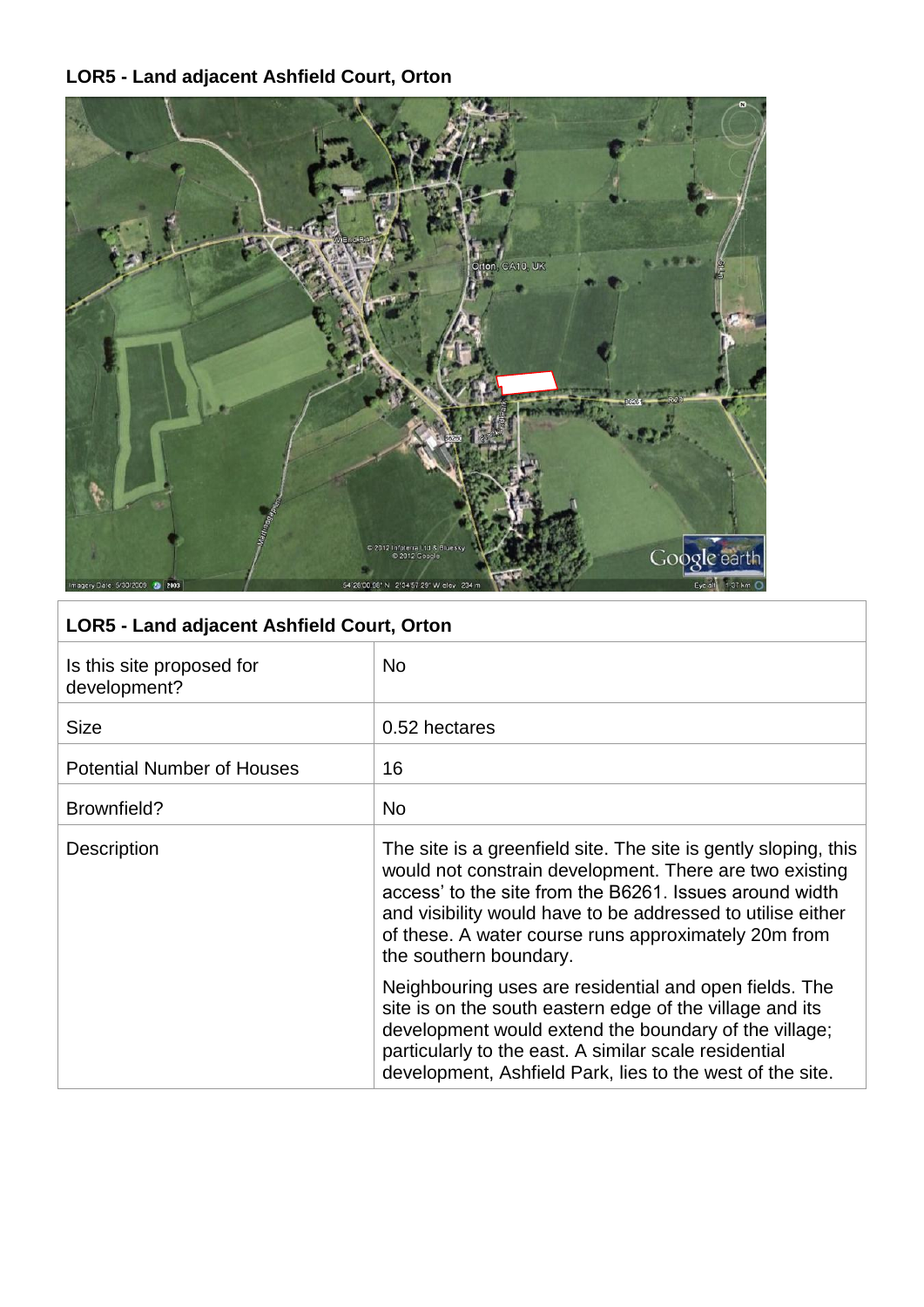| LOR5 - Land adjacent Ashfield Court, Orton |                                                                                                                                                                                                                                                                                                                                                                                                                         |  |
|--------------------------------------------|-------------------------------------------------------------------------------------------------------------------------------------------------------------------------------------------------------------------------------------------------------------------------------------------------------------------------------------------------------------------------------------------------------------------------|--|
| Is the site suitable?                      | No. Development of this site would significantly extend<br>the settlement's developed area into the very<br>characteristic rural setting of the conservation area.<br>Expert advice is that it would have an adverse effect on<br>the historic morphology of the village by disrupting the<br>very marked edge to the settlement that is such a<br>distinctive aspect of the designated area's special<br>significance. |  |
| Is the site available?                     | It is understood that there is an intention of the owner /<br>developer to bring the site forward. The site is currently in<br>agricultural use, it is unknown whether it is available.                                                                                                                                                                                                                                 |  |
| Is the site achievable?                    | No.                                                                                                                                                                                                                                                                                                                                                                                                                     |  |
| When will the site be developed?           | The site is not currently proposed for allocation. No live /<br>extant residential applications on the site.                                                                                                                                                                                                                                                                                                            |  |
| <b>Issues/Constraints</b>                  | <b>Positive considerations</b><br>Existing access to site from road.<br>Well connected by Public Right of Way.<br><b>Issues to consider</b><br>Part of the site is within Orton Conservation Area.<br>$\bullet$<br>Development would disrupt the settting of the<br>village and impact on its built heritage.<br>TPO on the southern boundary of the site.<br>Extends the village South and East.<br>Greenfield site.   |  |
| Public consultation response               | No comments                                                                                                                                                                                                                                                                                                                                                                                                             |  |
| Source/Reason it is proposed               | This site was considered as part of the 'Housing:<br>Preferred Sites and Policies' document and its availability<br>was confirmed as part of the consulation responses.<br>Sites. The It is understood that there is an intention of the<br>owner / developer to bring the site forward.                                                                                                                                |  |

The site has a score of 74% with the higher the score the more preferable the site subject to overcoming issues raised.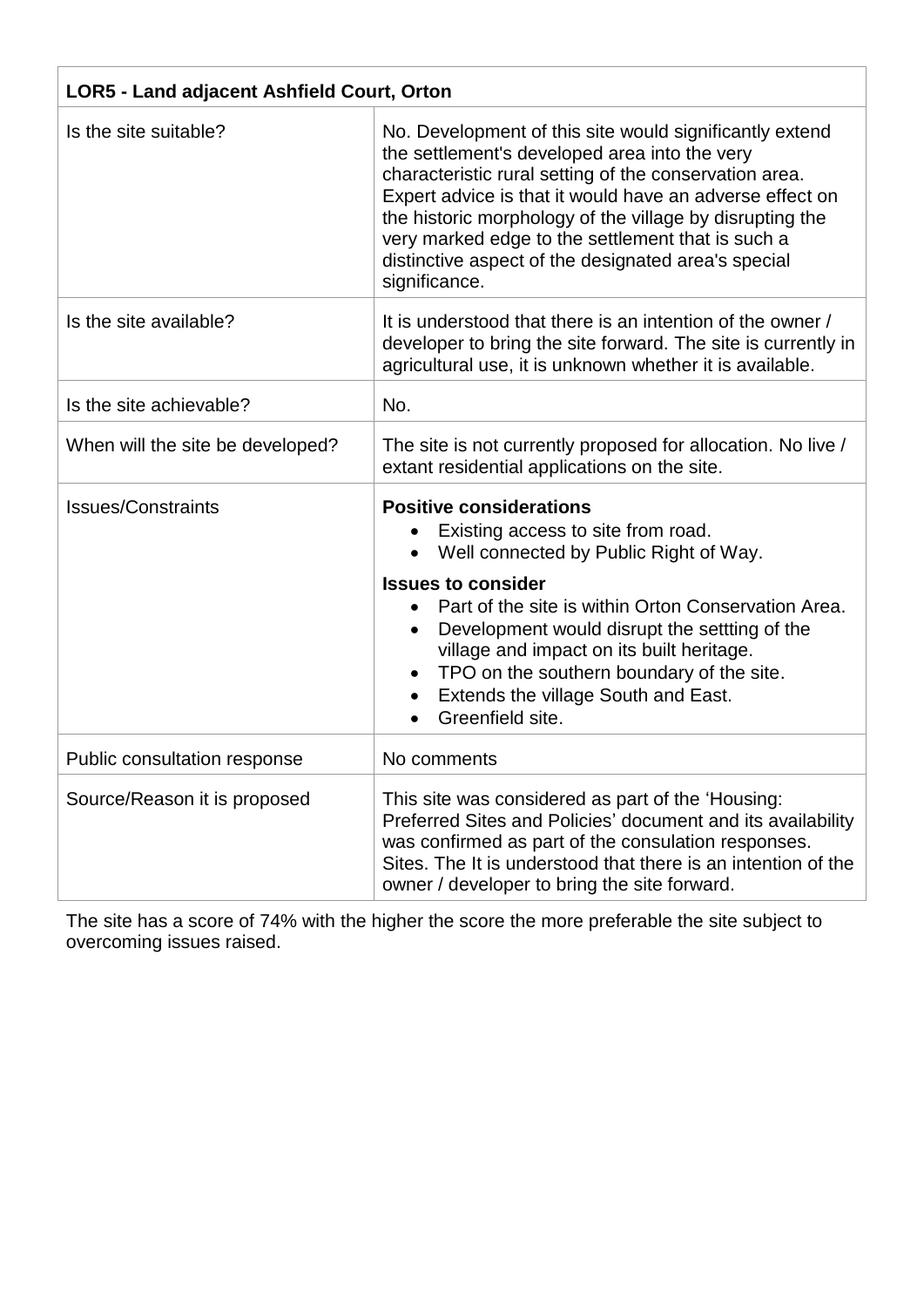# **LOR6 - Land adjacent Coombe Leigh, Orton**



| LOR6 - Land adjacent Coombe Leigh, Orton  |                                                                                                                                                                                                                                                                                                                                                                                                                                                                                                                                                              |  |
|-------------------------------------------|--------------------------------------------------------------------------------------------------------------------------------------------------------------------------------------------------------------------------------------------------------------------------------------------------------------------------------------------------------------------------------------------------------------------------------------------------------------------------------------------------------------------------------------------------------------|--|
| Is this site proposed for<br>development? | <b>No</b>                                                                                                                                                                                                                                                                                                                                                                                                                                                                                                                                                    |  |
| <b>Size</b>                               | 0.23 hectares                                                                                                                                                                                                                                                                                                                                                                                                                                                                                                                                                |  |
| <b>Potential Number of Houses</b>         | $\overline{7}$                                                                                                                                                                                                                                                                                                                                                                                                                                                                                                                                               |  |
| Brownfield?                               | <b>No</b>                                                                                                                                                                                                                                                                                                                                                                                                                                                                                                                                                    |  |
| Description                               | The site is a greenfield site. The site is sloping at quite a<br>steep gradient; this may potentially affect the<br>development. There is existing access to the site via a<br>very narrow track. This access would have to be<br>upgraded, or an alternative sought. There are trees to the<br>southern and eastern boundaries of the site.<br>Neighbouring uses are residential and open fields. The<br>site is not within the main centre of the village but in<br>principal the location of the site does follow the historic<br>pattern of development. |  |
| Is the site suitable?                     | No – due to topographical constraints, because of a right<br>of way on site and because it is not within the central<br>'Front Street' part of Orton.                                                                                                                                                                                                                                                                                                                                                                                                        |  |
| Is the site available?                    | The site is currently agricultural; it is unknown whether it<br>is available.                                                                                                                                                                                                                                                                                                                                                                                                                                                                                |  |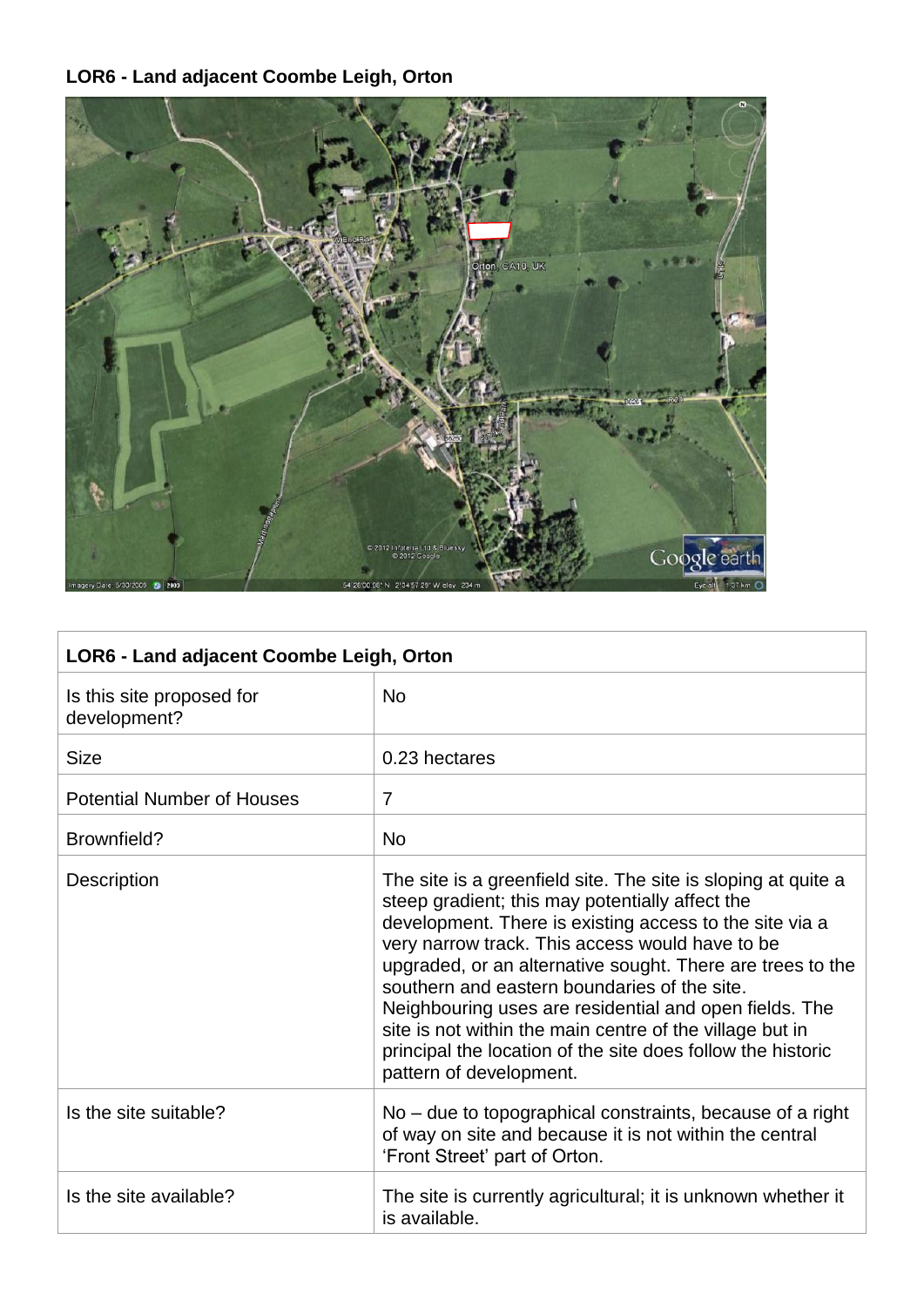| LOR6 - Land adjacent Coombe Leigh, Orton |                                                                                                                                                                                                                                         |  |
|------------------------------------------|-----------------------------------------------------------------------------------------------------------------------------------------------------------------------------------------------------------------------------------------|--|
| Is the site achievable?                  | No.                                                                                                                                                                                                                                     |  |
| When will the site be developed?         | The site is not currently proposed for allocation. No live /<br>extant residential applications on the site.                                                                                                                            |  |
| <b>Issues/Constraints</b>                | <b>Positive considerations</b><br>No flood risk or contamination issues.<br>No environmental designations within 250m.<br>$\bullet$<br>Existing access.                                                                                 |  |
|                                          | <b>Issues to consider</b><br>Within Orton Conservation Area.<br>Not within the central 'Front Street' area of the<br>village.<br>Topographical constraints given slope of site.<br>Greenfield site.<br>Public Right of Way across site. |  |
| Public consultation response             | No comments                                                                                                                                                                                                                             |  |
| Source/Reason it is proposed             | It is understood that there is an intention of the owner /<br>developer to bring the site forward.                                                                                                                                      |  |

The site has a score of 73% with the higher the score the more preferable the site subject to overcoming issues raised.

## **LOR7 - Land behind West End Cottage, Orton**